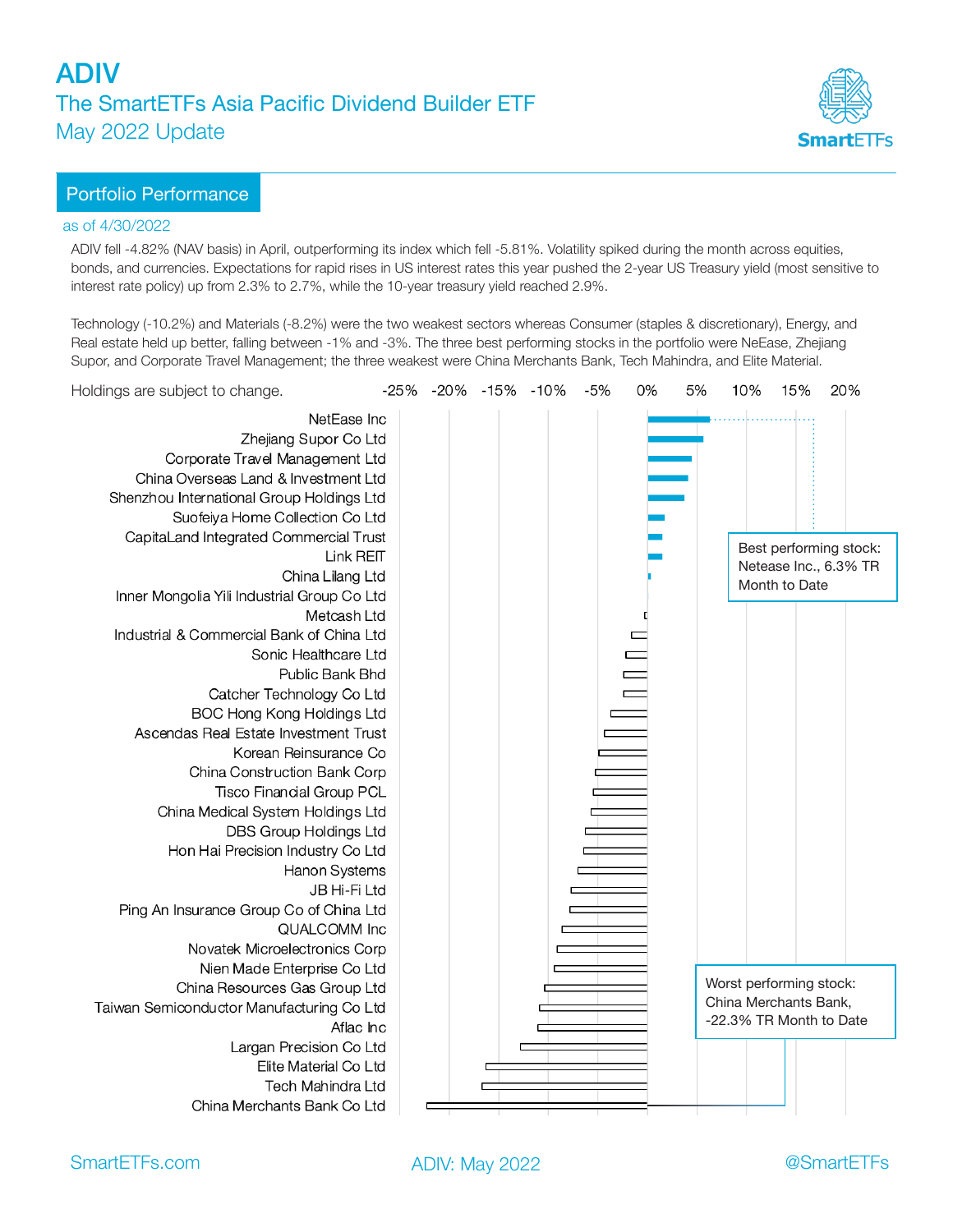# ADIV The SmartETFs Asia Pacific Dividend Builder ETF May 2022 Update



## Stock Commentary

The best performing stock in April was **Netease**, a Chinese videogame developer. The company reported good results earlier in the year with a significant dividend increase. There is a strong pipeline of new videogame titles coming through and sales in April rose 15% compared to the prior month driven by two titles in particular: Fantasy Westward Journey where 27% growth in April followed a 31% increase in March, and Night Falls: Survival whose sales doubled. Videogame companies have been in the regulatory spotlight in recent months, but Netease has been notable in its proactive stance, especially with respect to applying robust usage limits on younger players. Earnings estimates have been cut by 3% in past month, but earnings are still forecast to grow an average 16% a year over the next three years.

The weakest stock was **China Merchants Bank** whose share price fell following the arrest of its former President by the country's anti-corruption body. Details are scarce, but we do not think this will have an impact on the fundamental operations of the bank, which now generates a return on equity of 17%. Results from the first quarter were good with net interest margin expansion delivering operating profit growth (before credit costs) of 9% and net profit growth of 13% year on year. There was, however, a deterioration in asset quality from real estate and credit card loans. Management made a point of providing detailed disclosure on property exposure. Total real estate exposure is 5.5% of total assets, of which, domestic real estate loans account for 70%.

Largan Precision reported first quarter sales were down 14% year on year, but profits increased by 4%. April sales showed further evidence of stabilization following sales and profit declines over the past year.

TSMC continued to report strong sales and profit growth as chip supplies remained tight. Revenues for the first four months of 2022 grew 40% of the same period last year and the company announced plans to raise prices by 6% in 2023.

Results from Tisco Financial for the first quarter saw profit up 2% year on year, ahead of forecasts. Loan growth was positive for the first time in three years, while credit costs and the non-performing loan ratio continued to fall. Net interest margins rose to 5.09% on changes to the loan mix (used-car hire-purchase loans rose 2.3%) and a falling cost of funds.

Ping An Insurance group results now look more encouraging with post-tax profit up 10% in the first quarter, ahead of expectations. Both the life insurance business and the bank delivered strong profit growth (15% and 27% respectively). The company did not say much about its progress in reorganizing its sales force, but the zero-covid policy is an obstacle. We continue to monitor this.

Qualcomm surprised the market, which had feared the effects of chip supply disruptions, with a strong set of results. The company saw growth across all segments led by share gains in the premium Android segment and increased content in smartphones.

Aflac results for the first quarter came at the top end of market expectations but weakness in Japan sales continues to weigh on the longer-term outlook. As with Ping An, limits on the ability to meet customers face to face is having an impact on new business.

Chinese dairy company, Inner Mongolia Yili, reported first quarter sales up 13% and profit up 24% and it was a similar picture for the full year 2021. The dividend was increased by 17%. The 14% sales growth in 2021 growth was the combination of 8% volume growth, 4% product mix and 2% price hike. First quarter results included margin improvement at both gross and net profit levels.

Elite Material reported 24% year on year sales growth in the first quarter and 37% profit growth. More importantly, we think we shall see sequential growth in the second quarter despite the effects of lockdowns. Infrastructure equipment is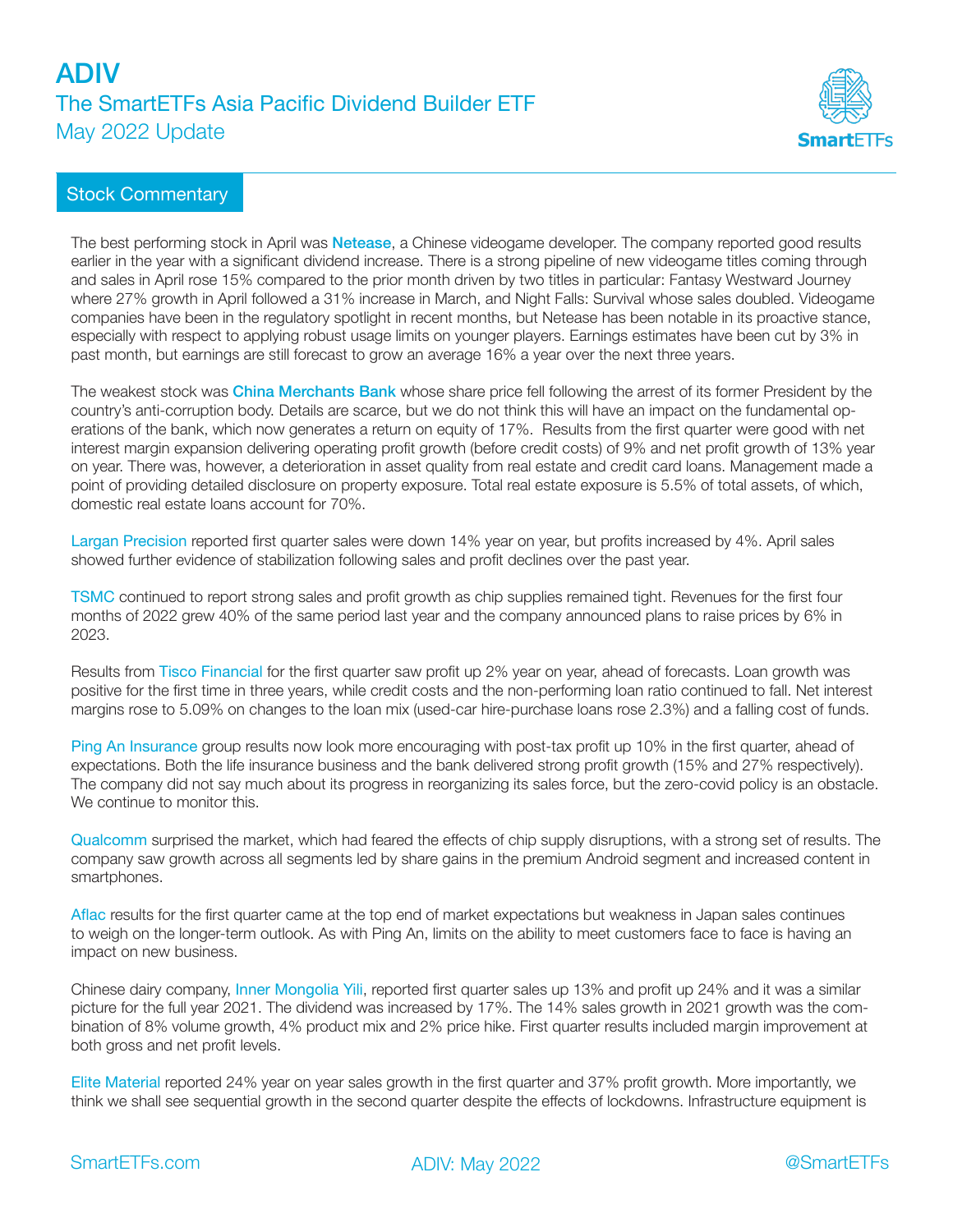

likely to be main driver and it seems that underlying demand across the product range remains firm.

Suofeiya Home Collection has been affected by the slowdown in the China real estate sector and was exposed to Evergrande (to whom Suofeiya supplied furnishings). Nevertheless, despite the profit drop in 2021 the company maintained its dividend, indicating confidence in core business momentum. Revenue growth of 6.5% for the first quarter came in ahead of market expectations with the retail channel especially strong.

DBS Group in Singapore reported first quarter net profit down 10% but this had more to do with high base for comparison in wealth management and treasury market a year ago with lower fees and commissions the main culprits. The market had already factored this in, and results were better than expected. Asset quality remained steady and while net interest margin was down a little, management stuck to the guidance of \$18-20 million of net interest income per basis point increase in USD interest rates.

Novatek Microelectronics, a Taiwanese chip designer, reported first quarter results that were ahead of forecasts. Revenues were 38% higher than the same period last year, profits were up 90% but the market focus is on the cycle, ability to pass on cost increases as much as they did in 2021 and increased competition from Chinese peers.

Zhejiang Supor, a Chinese cookware and small appliance manufacturer, reported 9% year on year revenue growth and operating margin expansion of 0.6% to 11.8% which delivered 7% net profit growth after a slight increase to effective tax rate. The company noted its exposure to the continued lockdowns and intensifying competition.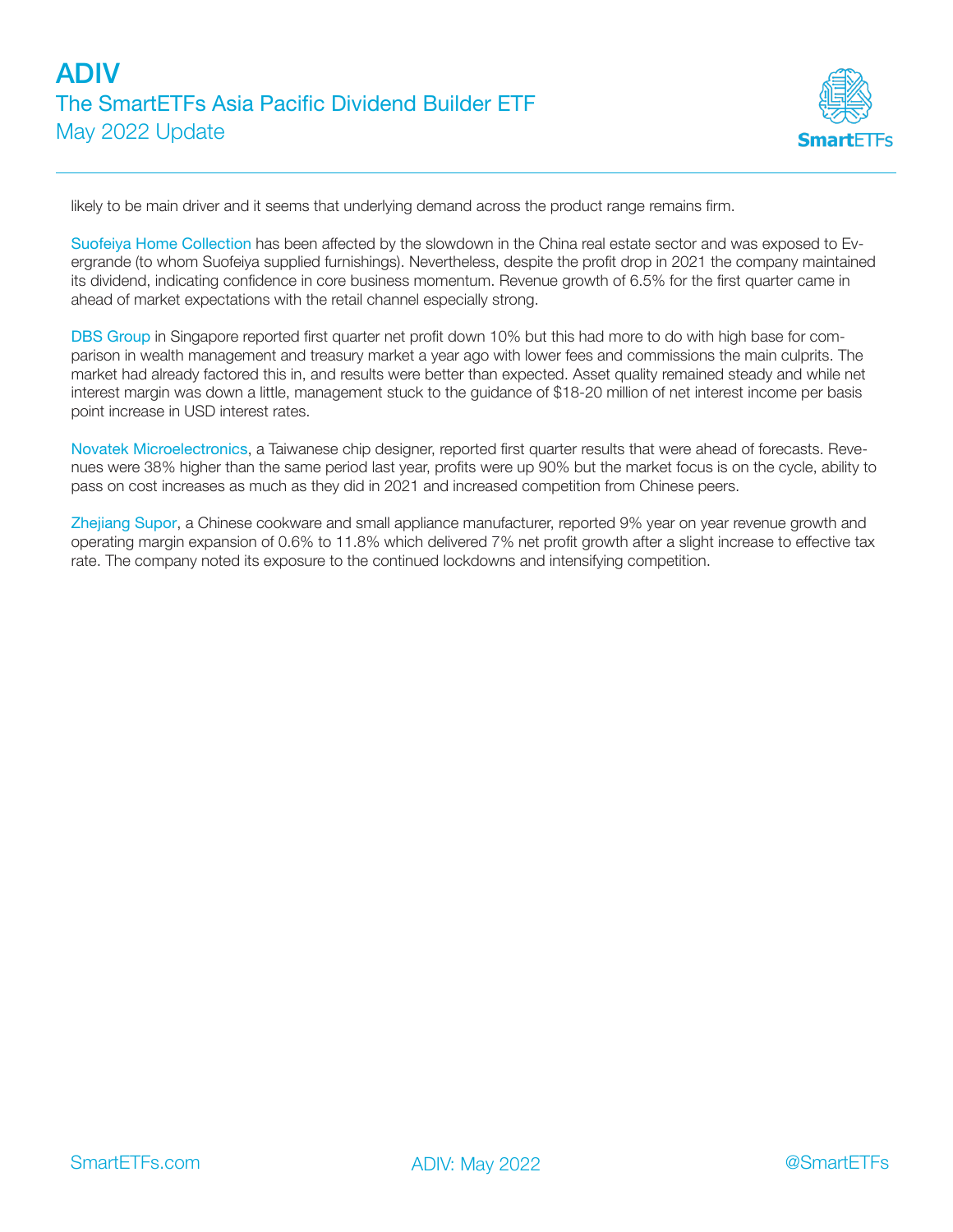# ADIV The SmartETFs Asia Pacific Dividend Builder ETF May 2022 Update



# Portfolio Performance

| As of 04/30/2022                   | YTD        | 1 Year    | 3 Year | 5 Year | 10 Year |
|------------------------------------|------------|-----------|--------|--------|---------|
| <b>ADIV at NAV</b>                 | $-9.53%$   | $-9.11%$  | 5.85%  | 6.84%  | 6.70%   |
| <b>ADIV at Market Price</b>        | $-10.34\%$ | $-10.33%$ | 5.68%  | 6.73%  | 6.64%   |
| <b>MSCI AC Pacific Ex-Japan NR</b> | $-11.66%$  | $-21.35%$ | 2.60%  | 4.76%  | 4.78%   |
|                                    |            |           |        |        |         |
| As of 03/31/2022                   | <b>YTD</b> | 1 Year    | 3 Year | 5 Year | 10 Year |
| <b>ADIV at NAV</b>                 | $-4.94%$   | $-2.84%$  | 8.52%  | 8.18%  | 7.26%   |
| <b>ADIV at Market Price</b>        | $-5.59%$   | $-3.75%$  | 8.42%  | 8.12%  | 7.23%   |
| <b>MSCI AC Pacific Ex-Japan NR</b> | $-6.20%$   | $-13.82%$ | 5.32%  | 6.35%  | 5.50%   |

Expense Ratio: 0.78% (net) | 4.27% (gross)

The Adviser has contractually agreed to reduce its fees and/or pay ETF expenses in order to limit the Fund's total annual operating expenses to 0.78% through June 30, 2025.

*Performance data quoted represents past performance and does not guarantee future results. The investment return and principal value of an investment in the Fund will fluctuate so that an investor's shares, when redeemed, may be worth more or less than their original cost. Current performance of the Fund may be lower or higher than the performance data quoted. Performance data current to the most recent month-end may be obtained by visiting SmartETFs. com, or calling (866) 307-5990. The returns shown are cumulative for the period, not annualized. Market prices return is based on the market price of Fund shares as of the close of trading on the exchange where the shares are listed. Performance would have been lower without fee waivers and or reimbursements in effect.* 

Effective as of the close of business on March 26, 2021, the fund acquired the assets and assumed the performance, financial and other historical information of the Guinness Atkinson Asia Pacific Dividend Builder Fund, an open-end mutual fund (incepted March 31, 2006). The fund's investment objectives, strategies and policies are substantially similar to those of the predecessor mutual fund and it was managed by the same portfolio managers. Performance information for periods prior to March 26, 2021 is the historical performance of the predecessor mutual fund and reflects the higher operating expenses of the predecessor mutual fund. The fund has lower expenses than the predecessor mutual fund (including a lower management fee). For periods prior to March 29, 2021, the fund's performance would have been higher than shown had it operated with the fund's current expense levels.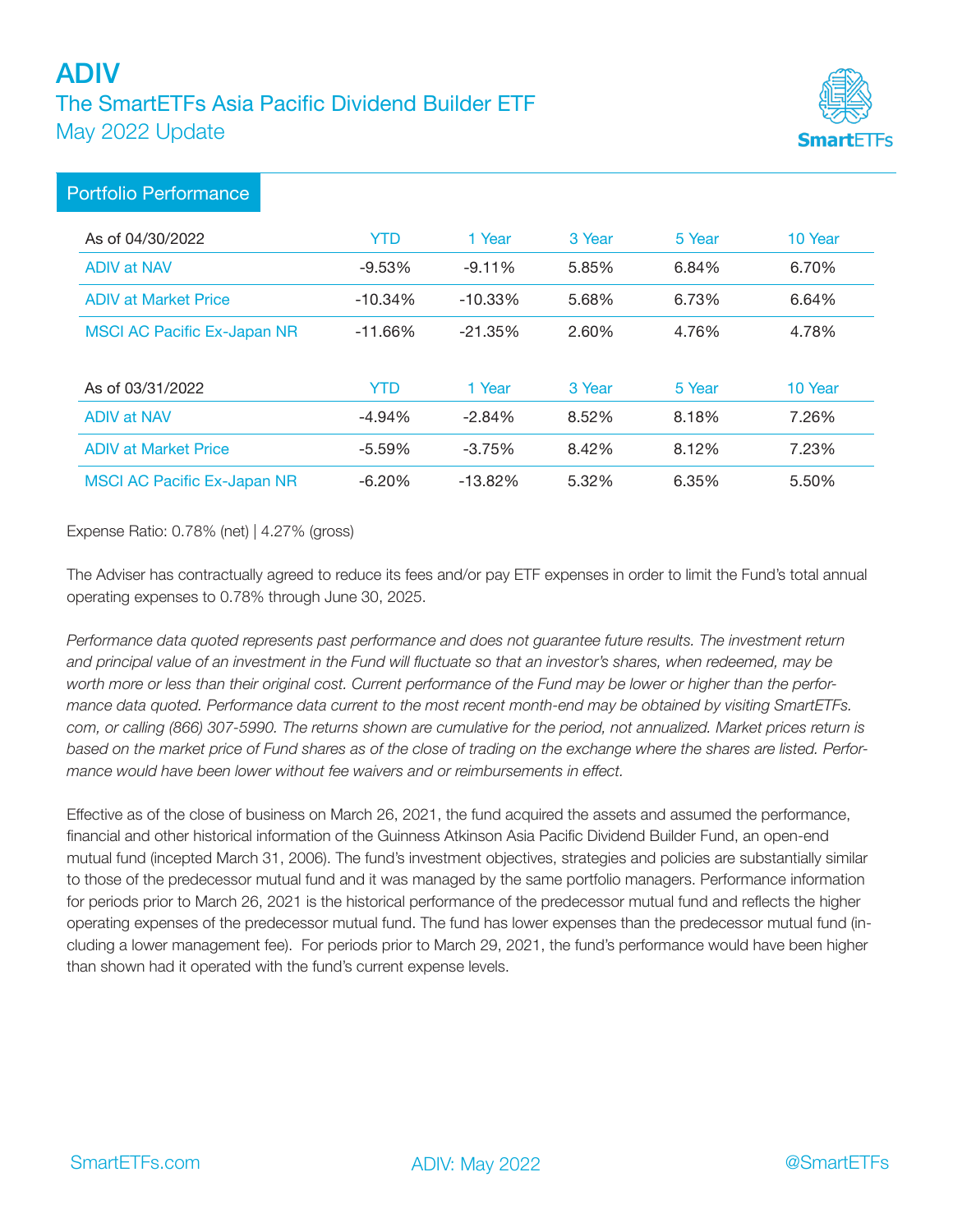# ADIV The SmartETFs Asia Pacific Dividend Builder ETF May 2022 Update



## Relevant Issues & Events

- Consumer price Inflation (CPI), which continues to climb in the US and Europe, is now evident in Asia, albeit at lower levels. Interest rates have increased this year in Korea and Taiwan while Singapore has increased the permitted rate of currency appreciation. Indonesia and Thailand are likely, we think, to begin raising rates in the second half of the year.
- China's commitment to a zero-COVID policy is being sorely tested. Rising cases have resulted in lockdowns affecting up to 400 million people and an estimated 30% of GDP. Cases in Shanghai are now coming down.
- China's economic growth target of 5.5% looks increasingly hard to attain although the government has recently re-iterated it. After stock price falls and weakened confidence, the government has also retreated its commitment to supporting growth. They also said the regulatory crack down on the technology/e-commerce sector will soon conclude.
- US consumer price inflation (CPI) for March reached 8.5% while Producer Price Inflation (PPI) accelerated to 15.2%. Agricultural commodity prices (sunflower oil, wheat, and fertilizers) also reached new highs. Natural gas prices in Europe are below their March highs but still twice the 2021 average. In the US, natural gas prices are 1/5 those in Europe but are still 70% above 2021 levels.
- Expectations grew that the Federal Reserve would increase interest rates by 0.5% at the next meeting, and duly did so on 4th May to 1% up from 0.25% at the start of the year.
- The dollar strengthened against the world's leading currencies by 4% in April as measured by the US Dollar Index (DXY) and is up 7.6% this year. In Asia, the notable currency moves were the 6% decline in the Japanese Yen, which is now 11% lower since the start of the year; the other big change is the 4.3% decline in the Chinese Yuan which happened quickly in the last nine trading days of the month.

### There's more where that came from!

Join our newsletter at SmartETFs.co/newsletter or follow us on Twitter @SmartETFs!